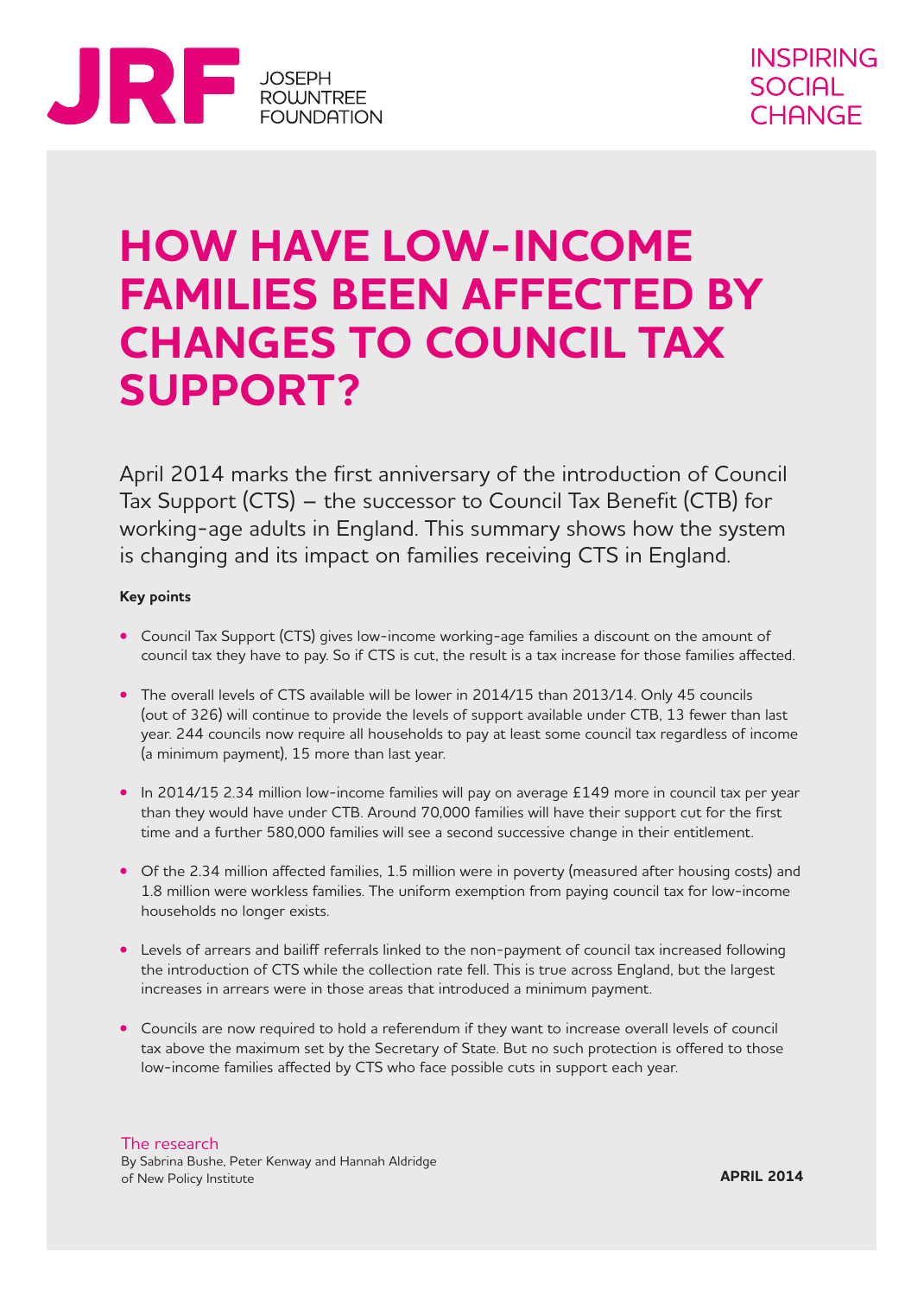# **BACKGROUND**

April 2014 marks the first anniversary of the introduction of Council Tax Support (CTS).

CTS gives low-income families a discount on the amount of council tax they have to pay. Unlike its nationally-devised predecessor, entitlement to CTS is determined by the local authority with an initial cut in central government funding of 10%. Each year the local authority decides how CTS should work in their area and how to make up the funding shortfall.

## **Changes in 2014/15**

In 2014/15, only 45 councils (out of 326) will continue to provide the levels of support available under CTB (for most recipients this means not having to pay any council tax). This is 13 fewer than in 2013/14. Of the 89 councils to change their CTS schemes in 2014/15, 79 reduced the levels of support for recipients, four increased support and six councils made only small changes.

The most common change that local authorities made from the former CTB system was to introduce a "minimum payment" which requires everyone to pay at least some council tax regardless of income. In 2014/15, 244 schemes included a minimum payment, 15 more than in 2013/14. Figure 1 shows how the size of this minimum payment varies by area; in 69 councils it is 8.5% or less of council tax liability and 47 councils it is over 20%.

But the overall level of these minimum payments has also increased – of the 229 councils that already had a minimum payment in place in 2013/14, 56 have increased it. As figure 1 shows, there has been a large drop in the number of councils with smaller minimum payments levels (of 8.5% or less); from 113 in 2013/14 to 69 in 2014/15. (A minimum payment of 8.5% was common in 2013/14 because grant funding was available to councils that did not withdraw support from claimants by more than 8.5%.)



### **Figure 1: CTS schemes in 2013/14 and 2014/15**

Along with a minimum payment, councils can make other changes to CTS. For example, 35 councils changed how they calculate a family's ability to pay council tax, typically by counting child benefit or child maintenance as income, meaning that lone parents see an above average cut; 74 councils introduced a band cap increasing the cut to families in larger homes. As a result the impact on families varies even within the same scheme depending on individual circumstances.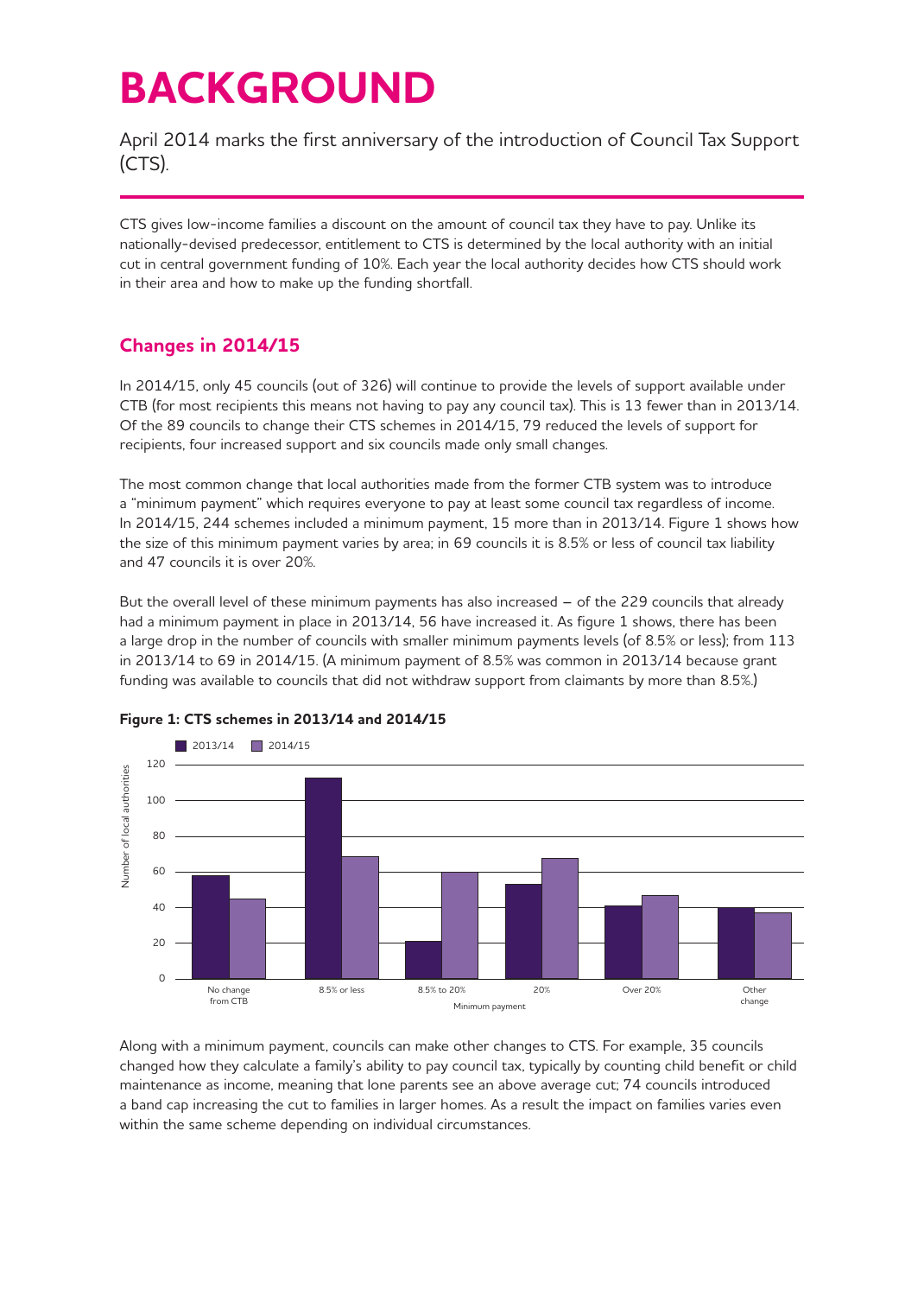## **The impact on claimants**

In 2014/15, 2.34 million low-income families will pay on average £149 more in council tax per year than they did under CTB. Figure 2 shows that for 1.69 million families this cut in support is the same as in 2013/14. But for 70,000 families their support will be cut for the first time with an average increase in council tax of £114 per year. There are a further 580,000 families whose entitlement has been changed for two consecutive years, paying on average £97 more per year in council tax in 2013/14 and around £151 in 2014/15.

Of the 2.83 million working-age CTS recipients in England, around 500,000 continue to be entitled to the same level of support as two years ago.

|                                                 |         | Change in<br>2013/14 only | Change in<br>2014/15 only | Change in<br>both years |
|-------------------------------------------------|---------|---------------------------|---------------------------|-------------------------|
| Number of councils                              |         | 192                       |                           | 76                      |
| Number of claimants                             |         | 1.690.000                 | 70,000                    | 580,000                 |
| Average council tax increase<br>compared to CTB | 2013/14 | £150                      | £Ο                        | £97                     |
|                                                 | 2014/15 | £150                      | £114                      | £151                    |

#### **Figure 2: Summary of councils changes and their impact on claimants**

Source: NPI analysis of FOIs

The average cut in support (of £149 per year) is £10 greater than in 2013/14, though this hides a lot of variation. Around 650,000 families will be paying less than £100 extra in council tax in 2014/15 than they did under CTB, while 490,000 will be paying £200 or more.

## **Council Tax Support in practice**

Of the 2.34 million affected families, 1.5 million were in poverty (measured after housing costs). Around 1.8 million affected families were in workless families whose sole income was from means-tested benefits. In April 2013/14, the value of these benefits fell in real terms so those families seeing a cut in CTS now have to spend a share of this reduced income on council tax. The CTS system means that low-income families need to reduce spending elsewhere to pay a tax they previously did not have to pay.

Councils that cut CTS have to collect council tax from households previously deemed too poor to pay anything. At the time of writing there was limited data on the practical implementation of CTS in 2013/14. Data from Freedom of Information requests shows that levels of bailiff referrals and arrears for non-payment of council tax have increased and that the collection rate has slightly decreased. This is true regardless of the kind of CTS scheme in operation. However, councils that introduced a minimum payment in 2013/14 were more likely to have reported an increase in the level of arrears.

## **Conclusion**

The Localism Act requires councils to hold a referendum if they want to increase overall levels of council tax above the maximum set by the Secretary of State (2% in 2013 and 2014). But this protection from excessive rises in council tax does not apply to those 2.83 million families claiming CTS. As figure 2 shows 580,000 families have seen their council tax increase by on average 55% in 2014/15 through changes to CTS.

The Act has delivered power, certainty and consistency to all but low-income households. Limiting increases in the overall levels of council tax gives local authorities a greater incentive to cut CTS entitlement instead as a way to increase revenue. Based on the changes between 2013/14 and 2014/15 the overwhelming trend is to cut support further. So not only do low-income families have to navigate an inconsistent system (one where council tax liability varies by area and individual circumstance) but also one where that support could be further cut year on year.